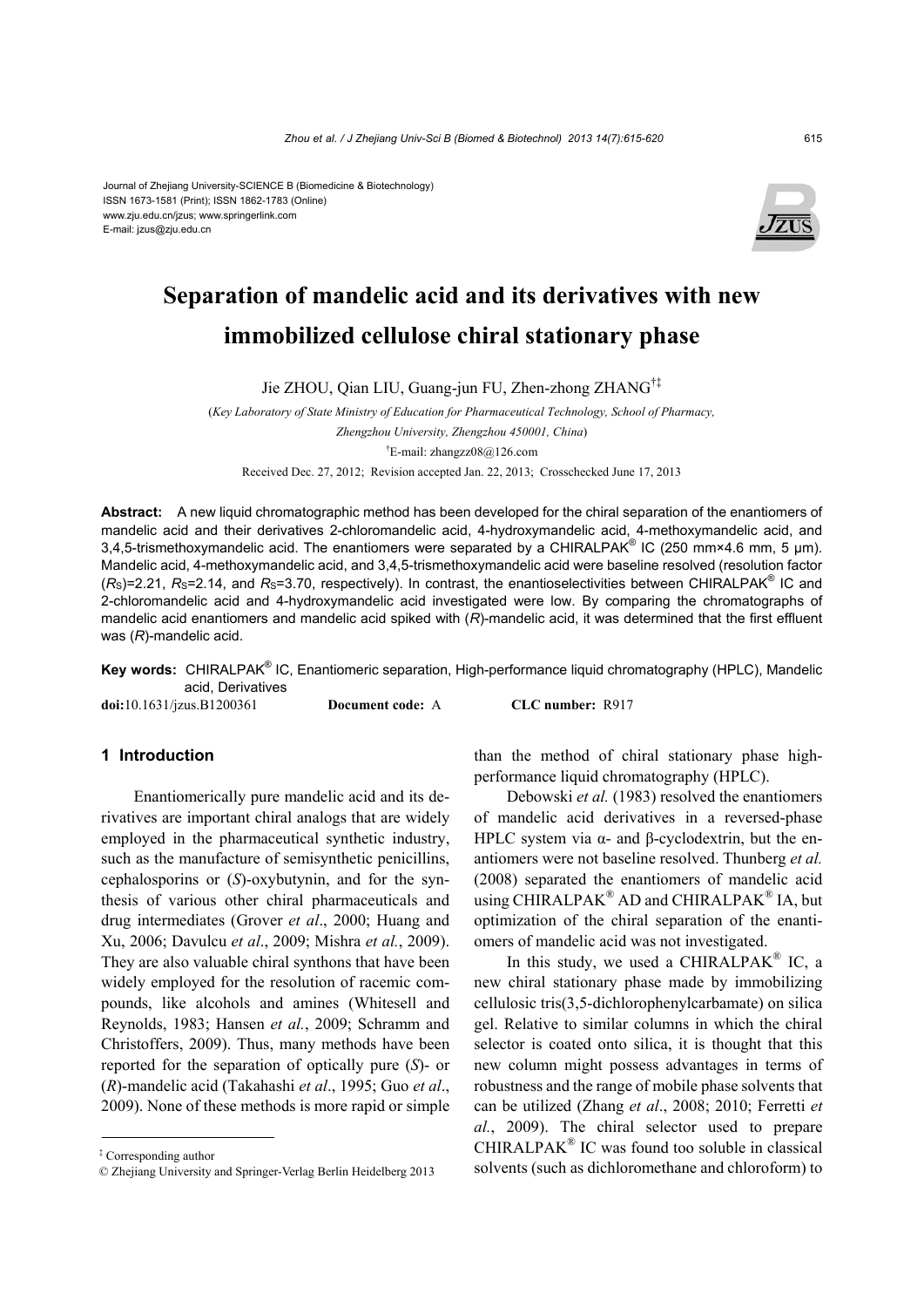afford a coated version.

Herein we report the results of our studies concerning the effect of variation of experimental conditions and optimization of the chiral separation of the enantiomers of mandelic acid, 2-chloromandelic acid, 4-hydroxymandelic acid, 4-methoxymandelic acid, and 3,4,5-trismethoxymandelic acid (the structures are shown in Fig. 1). The structures of the enantiomers of mandelic acid were also determined. Mandelic acid, 4-methoxymandelic acid, and 3,4,5 trismethoxymandelic acid were all baseline resolved.



**Fig. 1 Structures of mandelic acid and its derivatives** 

# **2 Materials and methods**

# **2.1 Apparatus**

The HPLC instrument used in this study was an Agilent 1100 series apparatus (Palo Alto, CA, USA). It was equipped with a quaternary pump, a vacuum degasser, a column oven, a multiple wavelength UV detector, an auto-sampler, and HP Chemstation software. The analysis was carried out with a CHIRAL- $PAK^{\text{W}}$  IC (250 mm×4.6 mm, 5 µm; Daicel, Japan).

# **2.2 Reagents**

HPLC-grade *n*-hexane, ethanol, and isopropanol were obtained from T&J Kermel Reagent Company.

Trifluoroacetic acid (TFA) was analytically pure, and obtained from T&J Kermel Reagent Company. Mandelic acid, 2-chloromandelic acid, 4-hydroxymandelic acid, 4-methoxymandelic acid, and 3,4,5 trismethoxymandelic acid were obtained from New Drugs Research and Development Center of Zhengzhou University, China. (*R*)-mandelic acid was synthesized by School of Pharmacy, Zhengzhou University.

# **2.3 Sample preparation**

Mandelic acid, 2-chloromandelic acid, 4-hydroxymandelic acid, 4-methoxymandelic acid, and 3,4,5-trismethoxymandelic acid were dissolved in appropriate amounts of ethanol. The solutions were all filtered  $(0.45 \mu m)$  to prepare sample solution.

# **2.4 Chromatographic condition**

The basic solvent of the mobile phase was *n*-hexane, with the polarity modifier isopropanol or ethanol. The five compounds were all acidic compounds, so 0.1% TFA was used as the mobile phase additive. Mobile phases were filtered with 0.45 µm solvent filter and ultrasonically degassed. Separations were performed on a CHIRALPAK<sup>®</sup> IC (250 mm× 4.6 mm, 5  $\mu$ m) at 15–35 °C with a flow rate of 0.4– 1.2 ml/min. The detection wavelengths of mandelic acid, 4-hydroxymandelic acid, 4-methoxymandelic acid, and 3,4,5-trismethoxymandelic acid were set at 230 nm, and 2-chloromandelic acid was set at 210 nm. The volume of sample injected was 10 μl.

The dead time was determined by injecting 1,3,5-tert-butylbenzene as a non-retained marker.

# **3 Results and discussion**

# **3.1 Effect of alcohol modifier**

The effect of the content of mobile phase modifiers (ethanol or isopropanol) on mandelic acid, 2-chloromandelic acid, 4-hydroxymandelic acid, 4-methoxymandelic acid, and 3,4,5-trismethoxymandelic acid was studied. The results are shown in Table 1.

By modifying the mobile phase with ethanol, the column could afford shorter retention time than that with isopropanol, but the resolution was decreased.

With a decrease in the alcohol content in the mobile phase, there was an observed increased retention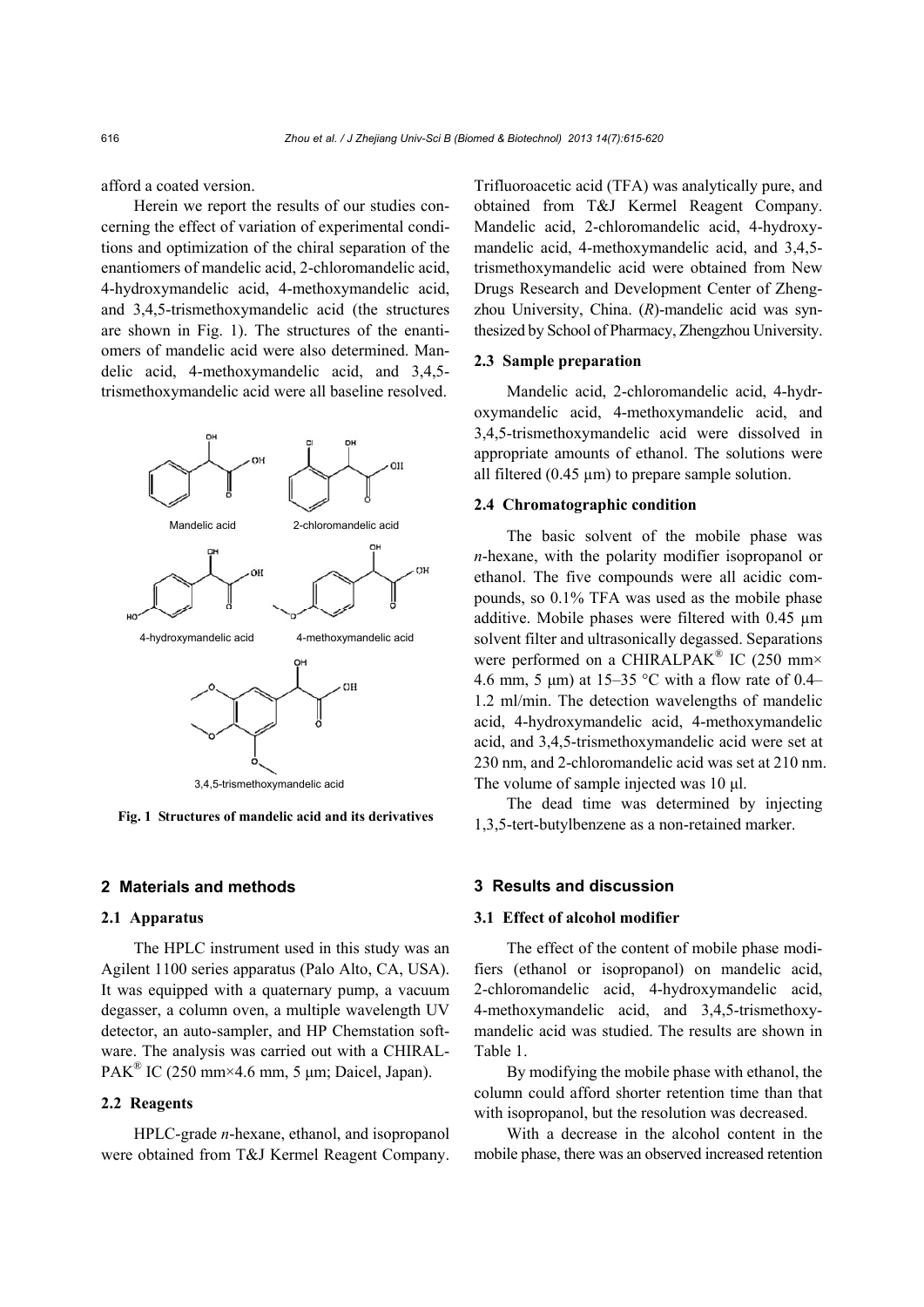of both enantiomers, and an increased resolution due to the decreased interaction between the respective enantiomers and the stationary phase.

The CHIRALPAK<sup>®</sup> IC column possesses advantages in the range of mobile phase solvents that can be utilized. Dichloromethane was used as the mobile phase modifier to optimize the chiral separation of the enantiomers of 2-chloromandelic acid (Zhang *et al.*, 2008).

The results also showed that the enantioselectivity between 4-hydroxymandelic acid and chiral stationary phase investigated was low.

# **3.2 Effect of additive TFA**

Experiments were carried out to investigate the effect of additive TFA on the enantioselectivities of mandelic acid, 4-methoxymandelic acid, and 3,4,5 trismethoxymandelic acid (Table 2).

| Compound                  | c(%) | $t_{R1}$ (min)    |         |      | $t_{R2}$ (min) |      | $\alpha$ | $R_{\rm S}$ |      |  |
|---------------------------|------|-------------------|---------|------|----------------|------|----------|-------------|------|--|
|                           |      |                   | E       | I    | E              | L    | E        | I           | E    |  |
| Mandelic acid             | 5    | 17.7              | 11.0    | 21.9 | 12.5           | 1.23 | 1.13     | 2.10        | 1.46 |  |
|                           | 10   | 7.3               | 4.4     | 8.9  | 5.0            | 1.22 | 1.11     | 1.15        | 1.06 |  |
|                           | 20   | 2.9               | 1.9     | 3.3  | 2.0            | 1.22 | 1.11     | 1.05        | 0.58 |  |
|                           | 30   | 1.8               | 1.2     | 2.1  |                | 1.11 | 1.00     | 0.40        | nr   |  |
|                           | 40   | 1.4               | $0.8\,$ |      |                | 1.00 | 1.00     | nr          | nr   |  |
| 2-chloromandelic acid     | 5    | 18.8              | 10.5    | 20.2 | 10.8           | 1.08 | 1.03     | 0.71        | 0.30 |  |
|                           | 10   | 7.3               | 4.3     | 8.0  |                | 1.10 | 1.00     | 0.57        | nr   |  |
|                           | 20   | 2.8               | 1.8     | 3.0  |                | 1.09 | 1.00     | 0.47        | nr   |  |
|                           | 30   | 1.6               | 0.9     |      |                | 1.00 | 1.00     | nr          | nr   |  |
|                           | 40   | 1.4               | 0.8     |      |                | 1.00 | 1.00     | nr          | nr   |  |
| 4-hydroxymandelic acid    | 5    | 57.5              | 29.5    | 66.1 | 32.2           | 1.15 | 1.09     | 1.18        | 0.76 |  |
|                           | 10   | 14.0              | 7.1     | 15.4 | 7.3            | 1.10 | 1.02     | 0.60        | 0.22 |  |
|                           | 20   | 3.4               | 2.0     |      |                | 1.00 | 1.00     | nr          | nr   |  |
|                           | 30   | 1.5               | 0.9     |      |                | 1.00 | 1.00     | nr          | nr   |  |
|                           | 40   | 1.4               | 0.8     |      |                | 1.00 | 1.00     | nr          | nr   |  |
| 4-methoxymandelic acid    | 5    | 38.2              | 22.3    | 43.5 | 24.7           | 1.14 | 1.11     | 2.07        | 1.65 |  |
|                           | 10   | 15.1              | 8.5     | 17.1 | 9.4            | 1.13 | 1.10     | 1.61        | 1.18 |  |
|                           | 20   | 5.6               | 3.1     | 6.2  | 3.4            | 1.12 | 1.09     | 1.11        | 0.64 |  |
|                           | 30   | 3.0               | 1.7     | 3.4  | 1.8            | 1.11 | 1.05     | 0.85        | 0.45 |  |
|                           | 40   | 2.2               | 1.2     | 2.4  |                | 1.11 | 1.00     | 0.59        | nr   |  |
| 3,4,5-trismethoxymandelic | 5    | $\qquad \qquad -$ | 64.6    |      | 89.2           | -    | 1.38     | -           | 6.82 |  |
| acid                      | 10   | 58.0              | 18.7    | 74.1 | 25.5           | 1.28 | 1.36     | 4.31        | 5.11 |  |
|                           | 20   | 16.4              | 5.8     | 21.1 | 7.8            | 1.29 | 1.34     | 3.66        | 3.70 |  |
|                           | 30   | 8.1               | 3.0     | 10.5 | 3.9            | 1.30 | 1.32     | 3.09        | 2.73 |  |
|                           | 40   | 5.1               | 1.9     | 6.6  | 2.5            | 1.30 | 1.33     | 2.42        | 1.97 |  |

**Table 1 Effect of contents of alcohol modifiers on the enantioselectivities of mandelic acid and its derivatives**

*c*: content of alcohols (isopropanol/ethanol); I: isopropanol; E: ethanol;  $t_{R1}$ ,  $t_{R2}$ : retention times of the first peak and the following peak, respectively; *α*: separation factor; *R<sub>S</sub>*: resolution factor; nr: not resolved; −: retention time is too long (>100 min). Chromatographic condition: the basic solvent of the mobile phase was *n*-hexane with 0.1% TFA, the column temperature was 25 °C, and the flow rate was 0.8 ml/min

|  |  | Table 2 Effect of TFA on the enantioselectivities of mandelic acid and its derivatives |  |  |  |
|--|--|----------------------------------------------------------------------------------------|--|--|--|
|--|--|----------------------------------------------------------------------------------------|--|--|--|

| TFA content |                | Mandelic acid  |          |             |                | 4-methoxymandelic acid |          |             | 3.4.5-trismethoxymandelic acid |                |          |             |
|-------------|----------------|----------------|----------|-------------|----------------|------------------------|----------|-------------|--------------------------------|----------------|----------|-------------|
| $(\%)$      | $t_{R1}$ (min) | $t_{R2}$ (min) | $\alpha$ | $R_{\rm S}$ | $t_{R1}$ (min) | $t_{R2}$ (min)         | $\alpha$ | $R_{\rm S}$ | $t_{R1}$ (min)                 | $t_{R2}$ (min) | $\alpha$ | $R_{\rm S}$ |
| 0.1         |                | 219            | 23       | 2.21        | 38.2           | 43.5                   | .14      | 2.07        | 5.8                            | 7.8            | .34      | 3.65        |
| 0.2         | 17.9           | 217            | 20       | 2.44        | 38.7           | 44.1                   | 1.14     | 2.02        | 5.5                            | 7.3            | .32      | 3.44        |
| 0.3         |                | 22.1           | 23       | 2.50        | 40.3           | 45.8                   | 1.14     | 1.98        | 5.5                            | 7.3            | .33      | 3.66        |
| 0.4         | 18.7           | 23.4           | 23       | 2.32        | 41.4           | 47.2                   | 1.14     | 2.04        | 5.5                            | 7.3            | 33       | 3.83        |

*t*R1, *t*R2: retention times of the first peak and the following peak, respectively; *α*: separation factor; *R*S: resolution factor. Mandelic acid and 4-methoxymandelic acid: mobile phase was *n*-hexane-isopropanol (95/5, v/v); 3,4,5-trismethoxymandelic acid: mobile phase was *n*-hexane-ethanol (80/20, v/v). The column temperature was  $25^{\circ}$ C, and the flow rate was 0.8 ml/min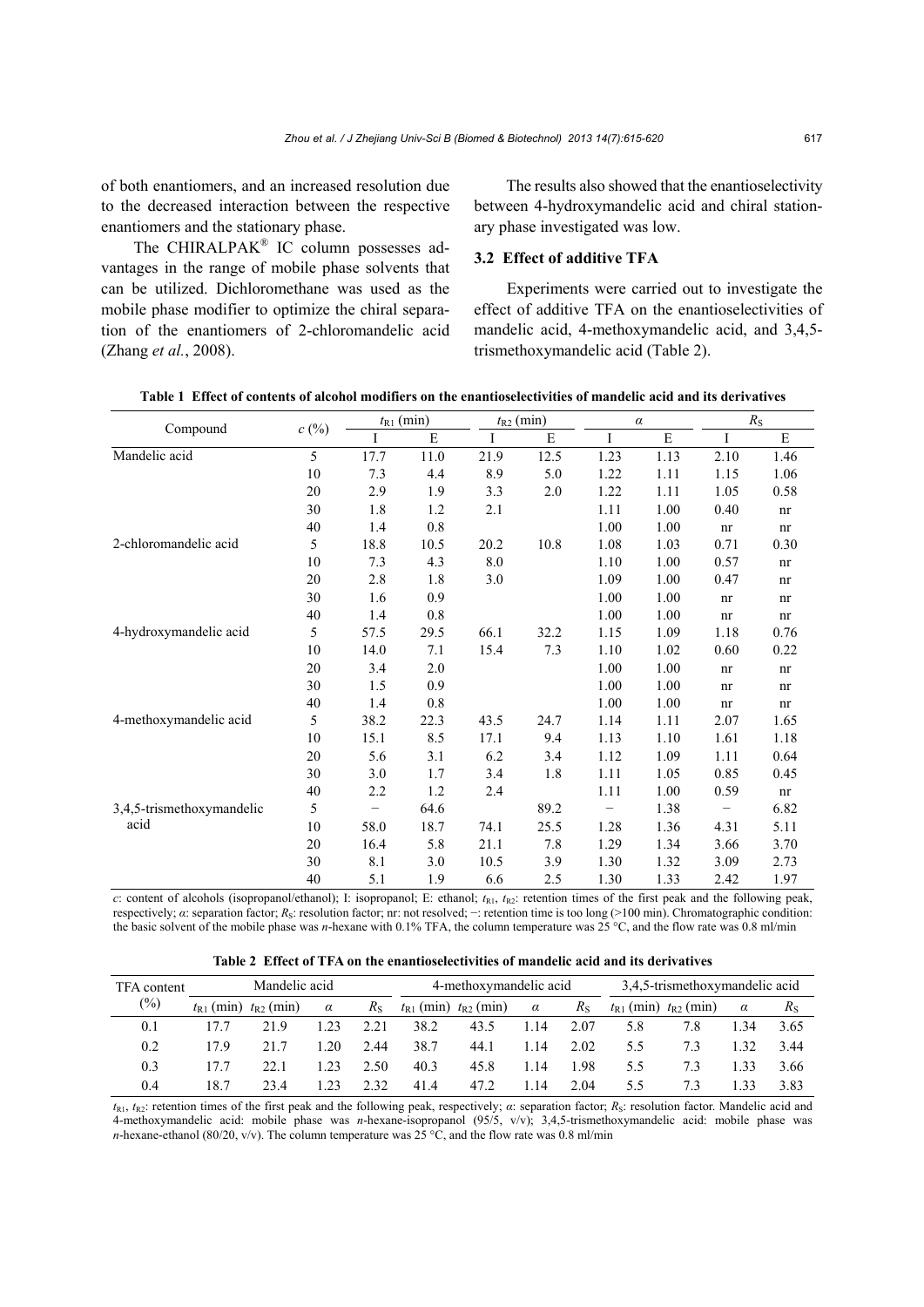The results show that the retention and resolution differed little over the TFA concentration range of 0.1%–0.4%. Higher TFA content may be harmful to the chiral stationary phase, so 0.1% TFA was used.

#### **3.3 Effect of column temperature**

The effect of column temperature on mandelic acid, 4-methoxymandelic acid, and 3,4,5-trismethoxymandelic acid was studied. The separation data were shown in Table 3.

Calculate parameters by the van′t Hoff equation are shown as below (Zhou *et al*., 2012):

$$
\ln \alpha = -\Delta_{R,S} \Delta H^{\circ} / (RT) + \Delta_{R,S} \Delta S^{\circ} / R.
$$

Here,  $\alpha$  was chiral selector, and  $\alpha = k_2/k_1$  ( $k_1$  and  $k<sub>2</sub>$  are capacity factors of the two enantiomers, respectively).  $\Delta_{\text{R}} S \Delta H^{\circ}$  and  $\Delta_{\text{R}} S \Delta S^{\circ}$  are enthalpy change and entropy change, respectively. van′t Hoff plots were drawn for logarithm of *α* vs. inverted temperature (1/*T*) for two isomers. The regression equation of mandelic acid is as follows: ln*α*=188.47/*T*−0.4308 (*R*=0.9926). The results show that the linearity of the regression equation was good. From the equation, the values of  $\Delta_{\rm R,S}\Delta H^{\circ}$  and  $\Delta_{\rm R,S}\Delta S^{\circ}$  were calculated, and ΔR,SΔ*H*°=−0.187 kJ/mol, ΔR,SΔ*S*°=−0.428 J/mol, respectively, over the temperature range of  $15-35$  °C, with  $|\Delta_{\rm R,S}\Delta H^{\circ}| > |T\Delta_{\rm R,S}\Delta S^{\circ}|$ .

The regression equation of 4-methoxymandelic acid is as follows: ln*α*=201.64/*T*−0.5426 (*R*=0.9926). The results show that the linearity of the regression equation was good.  $\Delta$ <sub>R,S</sub> $\Delta$ *H*<sup>o</sup>=−0.200 kJ/mol,  $\Delta$ <sub>R,S</sub> $\Delta$ S<sup>o</sup>= −0.539 J/mol, respectively, over the temperature range of 15–35 °C, with  $|\Delta_R s \Delta H^{\circ}| > |T \Delta_R s \Delta S^{\circ}|$ .

The regression equation of 3,4,5-trismethoxymandelic acid is as follows: ln*α*=357.30/*T*−0.9074 (*R*=0.9951). The results show that the linearity of the regression equation was good. Δ<sub>R,S</sub>Δ*H*<sup>°</sup>=−0.356 kJ/mol and  $\Delta_R$ , s $\Delta S^{\circ}$ =−0.903 J/mol over the temperature range of 15–35 °C, with  $|\Delta_{\rm R,S}\Delta H^{\circ}| > |T\Delta_{\rm R,S}\Delta S^{\circ}|$ .

The chiral separation process of the three compounds was all controlled by enthalpy. As the column temperature was increased, a corresponding decrease in retention was observed. The resolution was also found to decrease. This would be expected since the mass transfer kinetics is faster at higher temperatures, which resulted in lower enantiomeric retention (Munro and Walker, 2001).

These data show that the column temperature should be carefully controlled for optimum chiral separation of enantiomer retention, and 25 °C was closest to room temperature, so the other parameters were optimized at 25 °C.

# **3.4 Effect of flow rate**

The effect of flow rate on the enantioselectivity was investigated (Table 4).

| $T$ (°C)                                | Mandelic acid |      |          |             |                               | 4-methoxymandelic acid |          |             | 3,4,5-trismethoxymandelic acid |     |      |             |  |
|-----------------------------------------|---------------|------|----------|-------------|-------------------------------|------------------------|----------|-------------|--------------------------------|-----|------|-------------|--|
| $(min)$ $t_{R2}$ $(min)$<br>$\ell_{R1}$ |               |      | $\alpha$ | $R_{\rm S}$ | $t_{R1}$ (min) $t_{R2}$ (min) |                        | $\alpha$ | $R_{\rm S}$ | $t_{R1}$ (min) $t_{R2}$ (min)  |     | α    | $R_{\rm S}$ |  |
| 15                                      | 28.2          | 35.5 | .25      | 2.59        | 64.7                          | 75.6                   |          | 2.56        | 6.5                            | 9.0 | 40   | 4.20        |  |
| 20                                      | 23.2          | 28.7 | .24      | 2.28        | 54.7                          | 63.5                   | .16      | 2.40        | 6.1                            | 8.3 | . 36 | 3.91        |  |
| 25                                      |               | 21.9 | . 22     | 2.21        | 38.2                          | 43.5                   | .14      | 2.07        | 5.8                            | 7.8 | 1.34 | 3.65        |  |
| 30                                      | 16.9          | 20.3 | 1.21     | .82         | 35.0                          | 39.5                   | .13      | 1.85        | 5.6                            | 7.3 | l.31 | 3.22        |  |
| 35                                      | 16.2          | 19.6 | .20      | .78         | 33.9                          | 37.9                   | .12      | .66         | 5.4                            | 6.9 | .29  | 3.04        |  |

**Table 3 Effect of temperature on the enantioselectivities of mandelic acid and its derivatives**

*t*R1, *t*R2: retention times of the first peak and the following peak, respectively; *α*: separation factor; *R*S: resolution factor. Mandelic acid and 4-methoxymandelic acid: mobile phase was *n*-hexane-isopropanol (95/5, v/v; 0.1% TFA); 3,4,5-trismethoxymandelic acid: mobile phase was *n*-hexane-ethanol (80/20, v/v; 0.1% TFA). The flow rate was 0.8 ml/min

**Table 4 Effect of flow rate on the enantioselectivities of mandelic acid and its derivatives**

| Flow rate |                               | Mandelic acid  |          |             |                               | 4-methoxymandelic acid |          |      | 3,4,5-trismethoxymandelic acid |                |        |      |
|-----------|-------------------------------|----------------|----------|-------------|-------------------------------|------------------------|----------|------|--------------------------------|----------------|--------|------|
| (ml/mın   | (m <sub>1</sub> )<br>$t_{R1}$ | $t_{R2}$ (min) | $\alpha$ | $R_{\rm S}$ | (m <sub>1</sub> )<br>$I_{R1}$ | $t_{R2}$ (min)         | $\alpha$ |      | (m <sub>1</sub> )<br>$I_{R1}$  | $t_{R2}$ (min) | α      | πs   |
| 0.4       | 32.5                          | 40.0           | .23      |             | 75.5                          | 86.2                   | .14      | 2.07 | .1.5                           | 5.2            | 1.33   | 3.79 |
| 0.6       | 22.5                          | 27.1           | .23      | 2.07        | 49.0                          | 55.8                   | 1.14     | 2.08 |                                | 10.3           | . 33   | 3.75 |
| 0.8       |                               | 21.6           | .23      | 2.18        | 38.2                          | 43.5                   | .14      | 2.07 | 5.8                            | 7.8            | .34    | 3.65 |
| 1.0       | 14.0                          |                | .22      | 2.04        | 30.0                          | 34.1                   | .14      | -93  | 4.7                            | 6.3            | .34    | 3.50 |
|           | 1 Q                           | 14.7           | .24      | .99         | 26.1                          | 29.9                   | .14      | -93  | 3.9                            |                | . . 34 | 3.32 |

 $t_{R1}$ ,  $t_{R2}$ : retention times of the first peak and the following peak, respectively; *α*: separation factor; *R<sub>S</sub>*: resolution factor. Mandelic acid and 4-methoxymandelic acid: mobile phase was *n*-hexane-isopropanol (95/5, v/v; 0.1% TFA); 3,4,5-trismethoxymandelic acid: mobile phase was *n*-hexane-ethanol (80/20, v/v; 0.1% TFA). The column temperature was 25 °C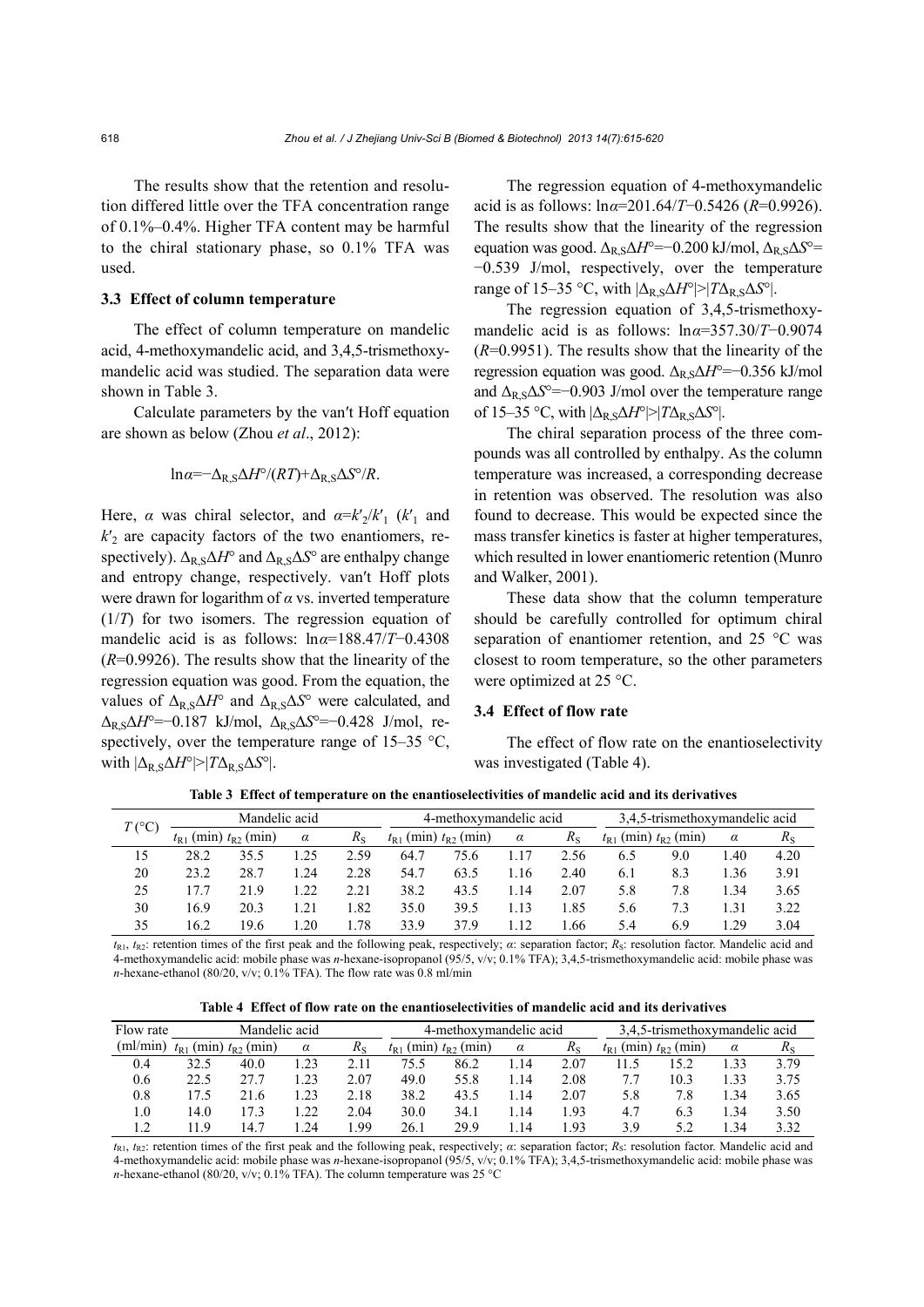The results show that the change in separation factor was not significant over the flow rate range of 0.4–1.2 ml/min. By the van Deemter chromatography theory, the vertical proliferation plays a major role at lower flow rates, and the mass transfer resistance plays a major role at higher rates.

The maximum resolution of mandelic acid was at the flow rate of 0.8 ml/min and the resolution was reduced when the flow rate was reduced to 0.6 ml/min, because of the extension of the peak due to the increased peak time.

The resolutions of 4-methoxymandelic acid and 3,4,5-trismethoxymandelic acid were decreased as the flow rate increased over the range of 0.4–1.2 ml/min. With the increase in flow rate, the interaction between enantiomers and the mobile phase was increased, leading to decreased resolution. In order to reduce the analytical time and to get better separation, the flow rate of 0.8 ml/min was used.

The HPLC chromatograms of mandelic acid, 2-chloromandelic acid, 4-hydroxymandelic acid, 4-methoxymandelic acid, and 3,4,5-trismethoxymandelic acid are shown in Fig. 2.



**Fig. 2 HPLC chromatograms of mandelic acid and its derivatives** 

(a) Mandelic acid; (b) 2-chloromandelic acid; (c) 4-hydroxymandelic acid; (d) 4-methoxymandelic acid; (e) 3,4,5 trismethoxymandelic acid. Chromatographic conditions: (a–d) mobile phase was *n*-hexane-isopropanol (95/5, v/v;  $0.1\%$  TFA) at  $25\degree$ C, the flow rate was  $0.8$  ml/min; (e) mobile phase was *n*-hexane-ethanol (80/20, v/v; 0.1% TFA) at 25 °C, the flow rate was 0.8 ml/min

#### **3.5 Structure determination of mandelic acid**

An appropriate amount of (*R*)-mandelic acid was added to the solution of mandelic acid. The chromatograph is shown in Fig. 3. By comparing Fig. 2a with Fig. 3, the first effluent was determined as (*R*)-mandelic acid, and the following effluent as (*S*)-mandelic acid.



**Fig. 3 HPLC chromatogram of mandelic acid containing (***R***)-mandelic acid**

#### **4 Conclusions**

The enantiomers of mandelic acid and their derivatives (2-chloromandelic acid, 4-hydroxymandelic acid, 4-methoxymandelic acid, and 3,4,5-trismethoxymandelic acid) were first separated with  $CHIRALPAK^{\circledR}$  IC, and the optimum chromatographic conditions of mandelic acid, 2-chloromandelic acid, 4-hydroxymandelic acid, and 4-methoxymandelic acid were *n*-hexane-isopropanol (95/5, v/v; 0.1% TFA) at 25 °C with a flow rate of 0.8 ml/min  $(R<sub>S</sub>=2.21$ ,  $R_S=0.71$ ,  $R_S=1.18$ , and  $R_S=2.14$ , respectively). The optimum chromatographic conditions of 3,4,5 trismethoxymandelic acid were *n*-hexane-ethanol (80/20, v/v; 0.1% TFA) at 25 °C with a flow rate of  $0.8$  ml/min  $(R_s=3.70)$ .

The results show that in the separation of the enantiomers of mandelic acid and their derivatives, isopropanol used as the mobile phase modifier because it showed higher resolution than ethanol. In addition, in the chromatograms of mandelic acid, the first effluent was determined as (*R*)-mandelic acid, and the following effluent as (*S*)-mandelic acid.

A specific and sensitive HPLC method was developed for the separation of the enantiomers of mandelic acid and their derivatives 2-chloromandelic